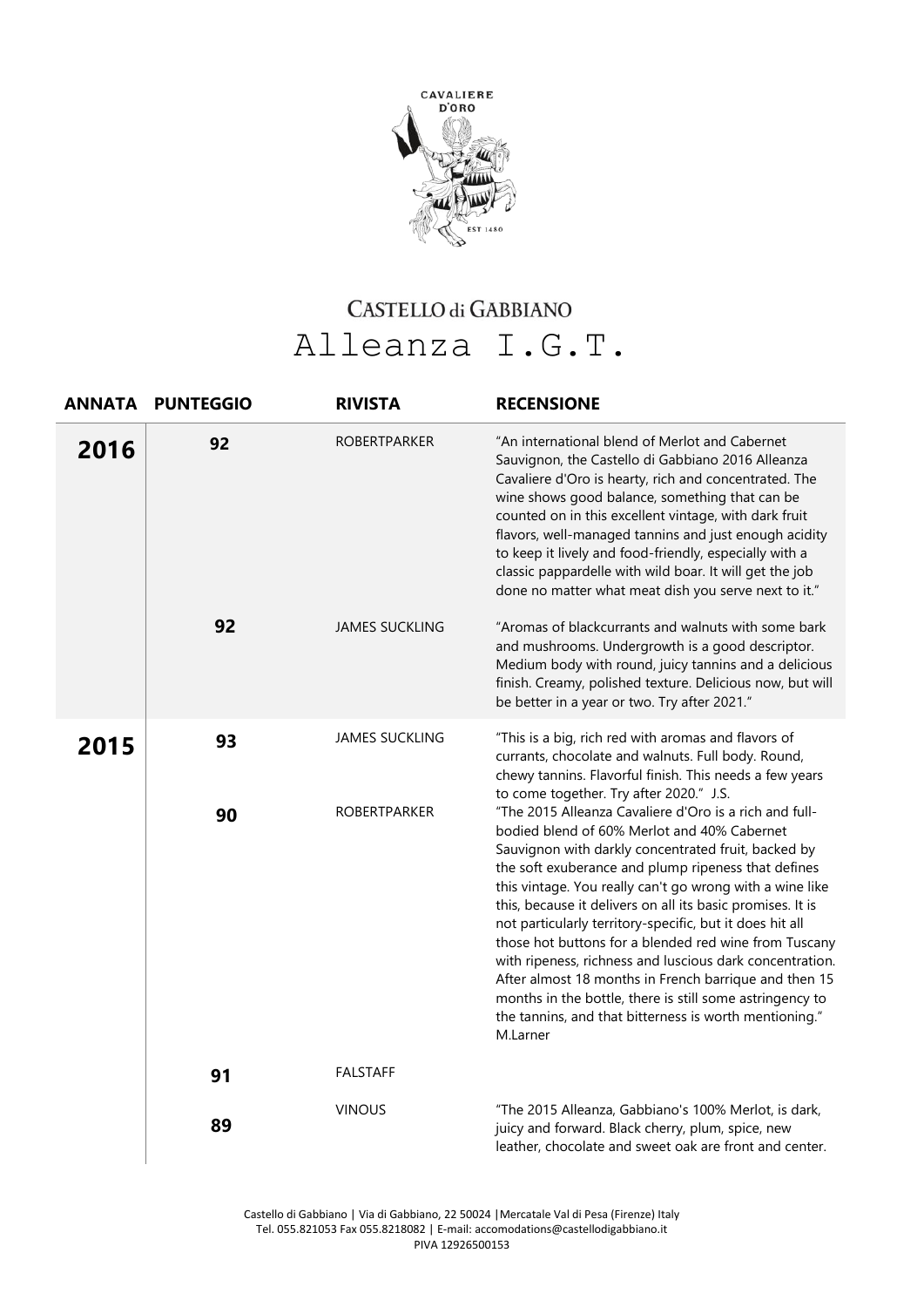|      |             |                        | Alleanza is an attractive, juicy wine to drink now and<br>over the next handful of years." A.Galloni                                                                                                                                                                                                                                                                                            |
|------|-------------|------------------------|-------------------------------------------------------------------------------------------------------------------------------------------------------------------------------------------------------------------------------------------------------------------------------------------------------------------------------------------------------------------------------------------------|
| 2013 | 93          | <b>JAMES SUCKLING</b>  | "A decadent nose with plenty of toasted oak as well<br>blackcurrants, blackberries, brambles, spices, vanilla<br>and forest floor. Full body, dense, ripe and grippy<br>tannins, a fine line of acidity and a long finish. Needs<br>time. Better in 2020."                                                                                                                                      |
|      | 89          | <b>WINE ENTHUSIAST</b> | "This Merlot has aromas of cedar,<br>vanilla and black fruit. The round palate evokes<br>blackberry jam, mocha and clove alongside polished<br>tannins. "-K.O.                                                                                                                                                                                                                                  |
| 2012 | 91          | JAMESSUCKLING.COM      | "A round and flavorful red with dark berries, chocolate<br>and toasted oak. Lots of vanilla flavors, a full body and<br>a fresh finish. The ripe fruit supports the wood. Drink<br>now, but this will be better in 2016."                                                                                                                                                                       |
|      | 90          | <b>VINOUS</b>          | "The 2012 Alleanza, Gabbiano's 60% Merlot, 40%<br>Cabernet Sauvignon blend, is plump, juicy and forward.<br>Black cherry, plum, herb, smoke and licorice notes wrap<br>around the palate. Supple and expressive, the 2012 is a<br>solid choice for drinking now and over the next few<br>years. Although not the most exciting Bordeaux blend<br>in Tuscany, the Alleanza is very nicely done." |
| 2011 | 91          | JAMESSUCKLING.COM      | "A pretty balance of dried fruit, cherry and chocolate<br>with hints of cocoa. Medium body with firm tannins<br>and a fresh finish. A blend of merlot and cabernet<br>sauvignon. Drink now."                                                                                                                                                                                                    |
| 2010 | Gold-Diplom | <b>EXPOVINA</b>        |                                                                                                                                                                                                                                                                                                                                                                                                 |
|      | 91          | <b>WINE ENTHUSIAST</b> | "This delicious Merlot and Cabernet Sauvignon blend<br>offers an alluring fragrance of blackberry, red currant<br>and thyme punctuated by tarry, leather aromas. The<br>palate shows ample plum flavor layered with chocolate<br>and cinnamon accents, as well as round, polished<br>tannins." K.O.                                                                                             |
|      | 91          | <b>TASTED</b>          | Andreas Larsson "Very dark purple colour; the nose is<br>young and intense with hints of new oak, white pepper,<br>vanilla, dark berries, blackcurrant, cherry and aromatic<br>herbs; the palate has a good density and<br>concentration, meaty and dark fruity with some new<br>oak, ripe, but present tannin, very fine length; slightly<br>young and tight today, but with fine potential."  |
|      | 91          | Markus del Monego      | "Dark, purple red with violet hue and black centre.<br>Opulent nose with juicy fruit, blackberries and<br>mulberries, mild spices and elegant oak. Opulence<br>continues on the palate, well structured with good<br>length."                                                                                                                                                                   |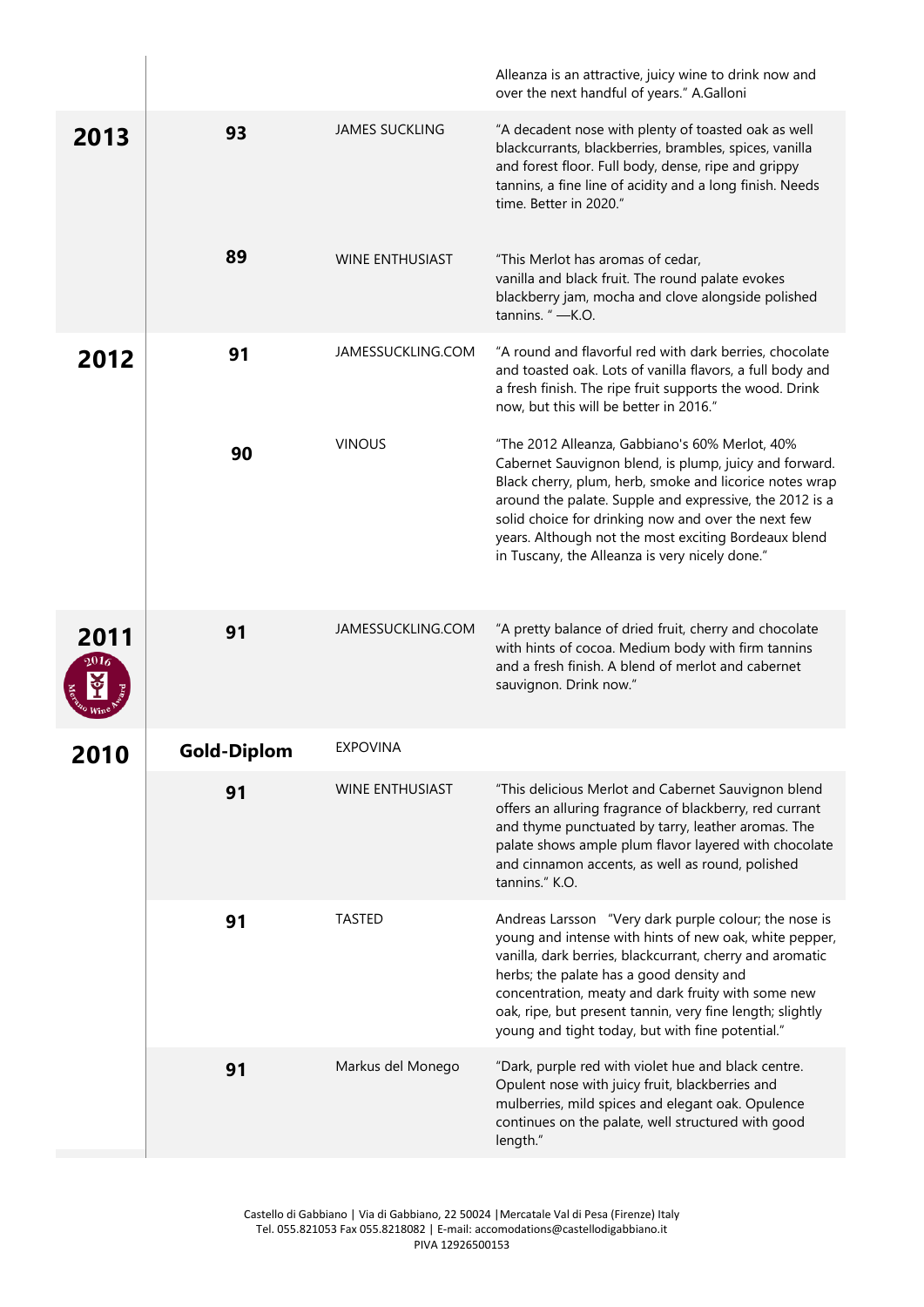|      | 91                  | <b>VINOUS</b>                                                                        | Antonio Galloni "Gabbiano's 2010 Alleanza, a<br>Merlot/Cabernet blend, is quite pretty. Mocha, plums,<br>blackberry jam, cloves and French oak all meld<br>together in the glass. The style is opulent, fruit-driven<br>and laced with considerable new French oak, but it all<br>works nicely. The rich, resonant finish is especially<br>appealing. The 2010 is 60% Merlot and 40% Cabernet<br>Sauvignon/Franc." |
|------|---------------------|--------------------------------------------------------------------------------------|--------------------------------------------------------------------------------------------------------------------------------------------------------------------------------------------------------------------------------------------------------------------------------------------------------------------------------------------------------------------------------------------------------------------|
|      | 92                  | GUIDA ORO I Vini di<br>Veronelli                                                     | <b>Daniel Thomases</b>                                                                                                                                                                                                                                                                                                                                                                                             |
| 2009 | <b>SILVER AWARD</b> | DECANTER ASIA WINE<br>AWARDS                                                         | "Vibrant and stylish with sweet ripe cassis, herbal leaf<br>and white chocolate. Intensely smoky with<br>blackcurrants and liquorice underneath"                                                                                                                                                                                                                                                                   |
|      | 93                  | JAMESSUCKLING.COM                                                                    | "Beautiful currant and hints of chocolate red pepper<br>character. Full and velvety with silky tannins and a long<br>finish. Best wine ever from here. Merlot and Cabernet<br>Sauvignon. Drink or hold"                                                                                                                                                                                                            |
|      | <b>4 GRAPPOLI</b>   | BIBENDA 2013                                                                         | "Rubino cupo, di pingue consistenza. Naso compresso<br>con profumi di more, ciliegie, viola, menta, vegetale<br>nobile e note di cioccolata amara. Bocca virile, con<br>potenza esprime calore, vellutata freschezza e un<br>tannino fitto."                                                                                                                                                                       |
| 2008 | 86                  | <b>ANNUARIO DEI</b><br><b>MIGLIORI VINI</b><br><b>ITALIANI LUCA</b><br><b>MARONI</b> | "vino di gran rotondità espressiva"                                                                                                                                                                                                                                                                                                                                                                                |
|      | Grappoli 4          | DUEMILAVINI A.I.S.                                                                   |                                                                                                                                                                                                                                                                                                                                                                                                                    |
|      | 89                  | I VINI DI VERONELLI                                                                  |                                                                                                                                                                                                                                                                                                                                                                                                                    |
|      | 92                  | WINE ENTHUSIAST                                                                      | "Alleanza is a Merlot-based wine with small portions of<br>Sangiovese and Cabernet Sauvignon. It opens with<br>bright cherry flavors backed by delicate shadings of dry<br>mineral, exotic spice and natural rubber. It's deep and<br>penetrating and should age 3-5 more years."_ML                                                                                                                               |
|      | 89                  | <b>WINE SPECTATOR</b>                                                                | "Plenty of new oak adds clove, vanilla and smoke<br>elements to this wine's core of black cherry and<br>blackberry flavors. The tannins are assertive, but there's<br>sweetness to match. This is too oaky for me, but will<br>find its fans. Merlot, Sangiovese and Cabernet<br>Sauvignon. Best from 2013 through 2022." -BS                                                                                      |
| 2007 | 87                  | <b>ANNUARIO DEI</b><br><b>MIGLIORI VINI</b><br>ITALIANI LUCA<br><b>MARONI</b>        | " Vigoroso e ben turgido nel suo tono aromatico,<br>vino-frutto di qualificante, pulita freschezza."                                                                                                                                                                                                                                                                                                               |
|      | Grappoli 4          | DUEMILAVINI A.I.S.                                                                   |                                                                                                                                                                                                                                                                                                                                                                                                                    |
|      | 89                  | I VINI DI VERONELLI                                                                  |                                                                                                                                                                                                                                                                                                                                                                                                                    |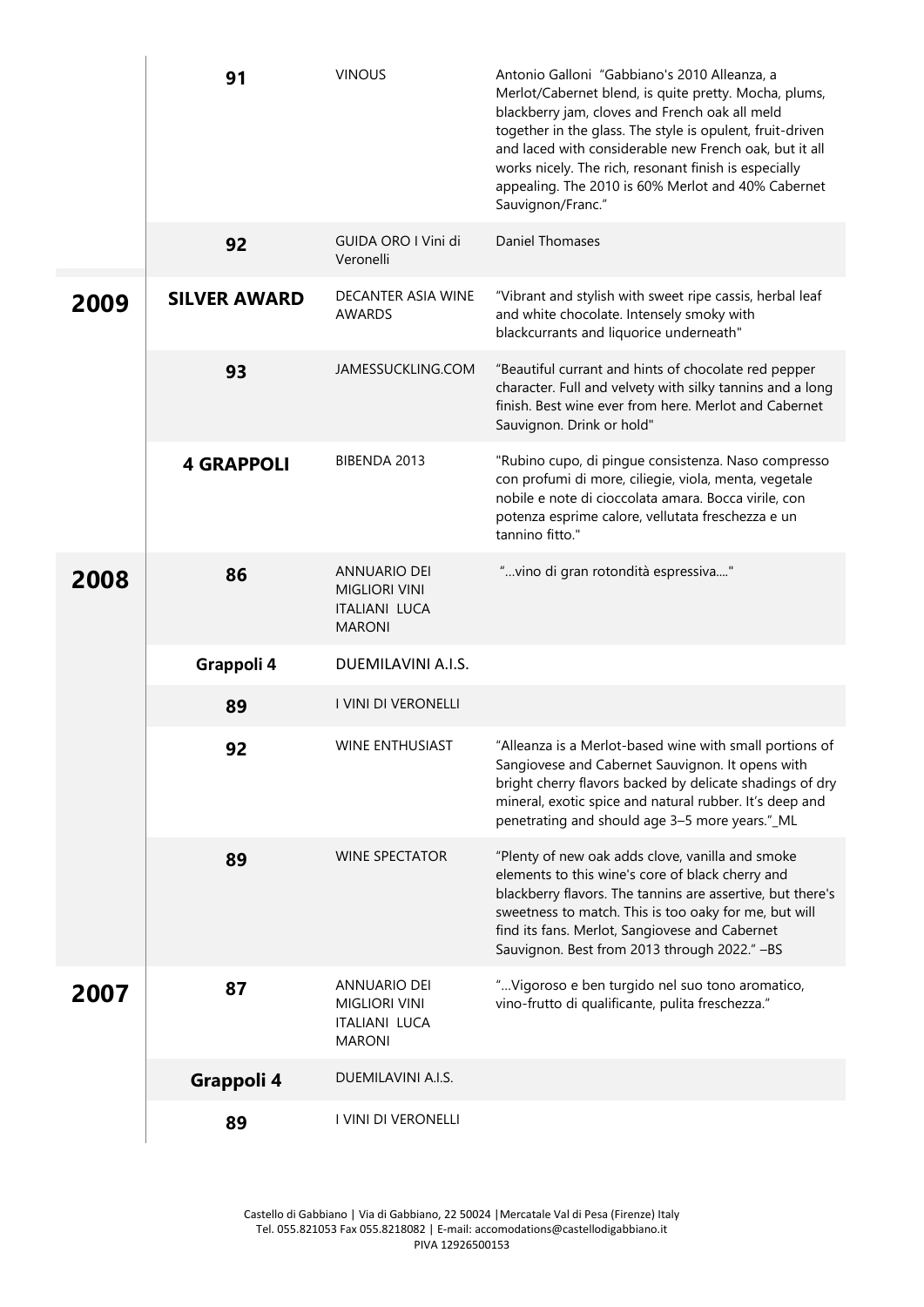|      | 91                                                         | <b>WINE SPECTATOR</b><br>2010                                                        | "Full-bodied, offering intense berry, blueberry and<br>toasty oak character. Chocolaty as well. Merlot,<br>Sangiovese and Cabernet Sauvignon. Best after 2011."<br>$-JS$                                                                                                                                                                                                      |
|------|------------------------------------------------------------|--------------------------------------------------------------------------------------|-------------------------------------------------------------------------------------------------------------------------------------------------------------------------------------------------------------------------------------------------------------------------------------------------------------------------------------------------------------------------------|
|      | <b>90 GOLD DIPLOM</b>                                      | EXPOVINA 2010                                                                        |                                                                                                                                                                                                                                                                                                                                                                               |
|      | <b>TROPHY GOLD</b>                                         | <b>BERLINER WEIN</b>                                                                 |                                                                                                                                                                                                                                                                                                                                                                               |
|      | SILVER "BEST IN CLASS"                                     | <b>IWSC 2011</b>                                                                     |                                                                                                                                                                                                                                                                                                                                                                               |
|      | <b>SILVER</b>                                              | <b>IWC 2011</b>                                                                      |                                                                                                                                                                                                                                                                                                                                                                               |
| 2006 | 91                                                         | WINE SPECTATOR WEB<br>2010                                                           |                                                                                                                                                                                                                                                                                                                                                                               |
|      | <b>Rated 92</b>                                            | WINEENTHUSIAST                                                                       | "Alleanza represents a successful collaboration<br>between winemakers in Italy and California. The 70-30<br>blend consists of Merlot and Sangiovese and the wine<br>is seductively redolent of wild berries, exotic spice, soft<br>chocolate and mild tobacco. The plush mouthfeel wins<br>points thanks to the smooth and silky nature of the<br>finish. " M.L. (12/15/2010) |
|      | 85                                                         | <b>ANNUARIO DEI</b><br><b>MIGLIORI VINI</b><br><b>D'ITALIA LUCA</b><br><b>MARONI</b> |                                                                                                                                                                                                                                                                                                                                                                               |
|      | Grappoli 4                                                 | DUEMILAVINI A.I.S.                                                                   |                                                                                                                                                                                                                                                                                                                                                                               |
|      | <b>Bicchieri 1</b>                                         | <b>GAMBERO ROSSO VINI</b><br><b>D'ITALIA</b>                                         |                                                                                                                                                                                                                                                                                                                                                                               |
|      | <b>Punteggio 14,5</b>                                      | L'ESPRESSO I VINI<br><b>D'ITALIA</b>                                                 |                                                                                                                                                                                                                                                                                                                                                                               |
|      | <b>Punteggio 90</b><br>3 stelle                            | I VINI DI VERONELLI                                                                  |                                                                                                                                                                                                                                                                                                                                                                               |
|      | <b>COMMENDED</b>                                           | DECANTER 2010                                                                        |                                                                                                                                                                                                                                                                                                                                                                               |
| 2005 | <b>Punteggio 84</b>                                        | <b>ANNUARIO DEI</b><br><b>MIGLIORI VINI</b><br><b>D'ITALIA LUCA</b><br><b>MARONI</b> |                                                                                                                                                                                                                                                                                                                                                                               |
|      | <b>GRAPPOLI 4</b>                                          | DUEMILAVINI A.I.S.                                                                   |                                                                                                                                                                                                                                                                                                                                                                               |
|      | <b>Bicchieri 2*</b><br>(*passato selezione 3<br>bicchieri) | <b>GAMBERO ROSSO VINI</b><br><b>D'ITALIA</b>                                         |                                                                                                                                                                                                                                                                                                                                                                               |
|      | <b>Punteggio 89</b><br>2 stelle                            | I VINI DI VERONELLI                                                                  |                                                                                                                                                                                                                                                                                                                                                                               |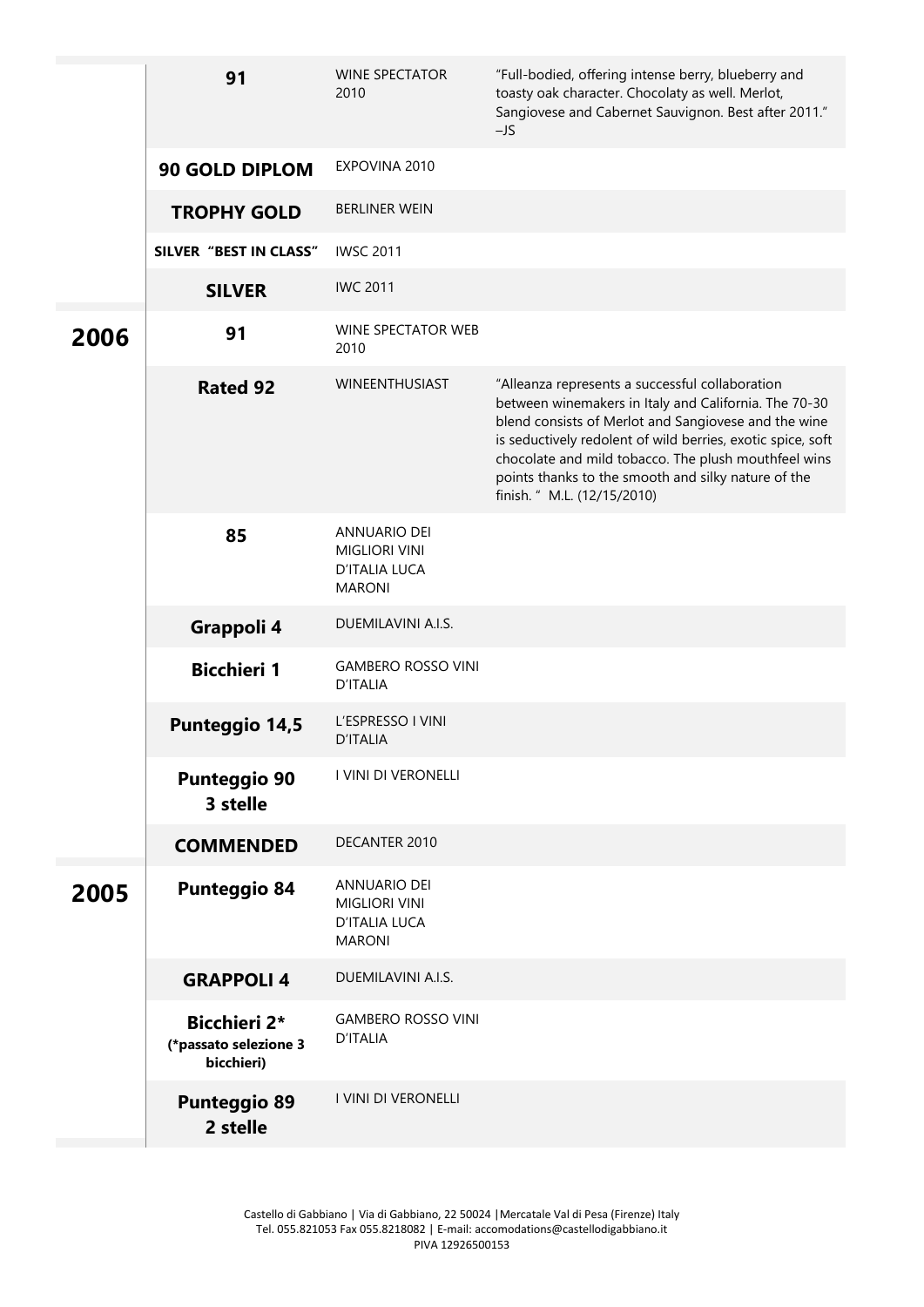|      | <b>Rated 90</b>                                            | WINE SPECTATOR -<br>September 2008                                            | "Aromas of ripe strawberry and raspberry lead a full<br>body, with soft, silky tannins and a long, pretty<br>aftertaste. An enticing wine. Merlot, Sangiovese and<br>Cabernet Sauvignon. Best after 2009." JS                                                                                                                                                                         |
|------|------------------------------------------------------------|-------------------------------------------------------------------------------|---------------------------------------------------------------------------------------------------------------------------------------------------------------------------------------------------------------------------------------------------------------------------------------------------------------------------------------------------------------------------------------|
|      | 88                                                         | WINEENTHUSIAST-<br>January 2009                                               | "Made in collaboration with Beringer's Ed Sbragia, this<br>super Tuscan blend of Merlot (75%), Sangiovese and<br>Cabernet Sauvignon is loaded with smoky tones of oak,<br>leather, spice and chocolate fudge. The fruit is in there<br>(behind the wood) and is redolent of blackberry and<br>dried currant"                                                                          |
|      | <b>GOLD 'Best in Class'</b>                                | <b>IWSC 2009</b>                                                              |                                                                                                                                                                                                                                                                                                                                                                                       |
|      | <b>BRONZE</b> medal                                        | DECANTER 2009                                                                 |                                                                                                                                                                                                                                                                                                                                                                                       |
|      | <b>GOLD MEDAL</b>                                          | <b>ITALIAN WINE &amp;</b><br>FOOD ISTITUTE -<br><b>GALA ITALIA 2009</b>       |                                                                                                                                                                                                                                                                                                                                                                                       |
| 2004 | <b>Punteggio 87</b>                                        | <b>ANNUARIO DEI</b><br><b>MIGLIORI VINI</b><br>D'ITALIA LUCA<br><b>MARONI</b> |                                                                                                                                                                                                                                                                                                                                                                                       |
|      | Grappoli 4                                                 | DUEMILAVINI A.I.S.                                                            |                                                                                                                                                                                                                                                                                                                                                                                       |
|      | <b>Bicchieri 2*</b><br>(*passato selezione 3<br>bicchieri) | <b>GAMBERO ROSSO VINI</b><br><b>D'ITALIA</b>                                  |                                                                                                                                                                                                                                                                                                                                                                                       |
|      | <b>Punteggio 15,5</b>                                      | L'ESPRESSO I VINI<br><b>D'ITALIA</b>                                          |                                                                                                                                                                                                                                                                                                                                                                                       |
|      | <b>Punteggio 90</b><br>3 stelle                            | I VINI DI VERONELLI                                                           |                                                                                                                                                                                                                                                                                                                                                                                       |
|      | <b>Rated 90</b>                                            | WINE SPECTATOR -<br>October 15, 2007                                          | "Has very pretty aromas of blackberry, vanilla and<br>cappuccino. Full-bodied and very velvety, with a long<br>aftertaste of vanilla and berry. Delicious already. Merlot<br>and Sangiovese. Best after 2009. "JS                                                                                                                                                                     |
|      | <b>Rated 91</b>                                            | WINEENTHUSIAST-<br>April 2008                                                 | "Alleanza is a winemaking venture between Giancarlo<br>Roman and Napa's Ed Sbragia (formerly of Beringer).<br>Their combined efforts have produced a rich, modern<br>wine bursting with cherry, blackberry, plum, oak, vanilla<br>and exotic spice"                                                                                                                                   |
|      | <b>Rated 92</b>                                            | WINE REVIEW ONLINE<br>- May 27, 2008                                          | "A blend of 95% Merlot and 5% Sangiovese transforms<br>this Alleanza (Alliance) into a sort of reverse Super<br>Tuscan. The 2004 Alleanza shows a lovely, deep, black<br>cherry and spice nose that leads to richly textured<br>berry flavors, with hints of anise, toasted oak and sweet<br>spice and a moderate 14% alcohol. Here is a wine of<br>great depth, potential and value" |
| 2003 | <b>Punteggio 85</b>                                        | <b>ANNUARIO DEI</b><br><b>MIGLIORI VINI</b>                                   |                                                                                                                                                                                                                                                                                                                                                                                       |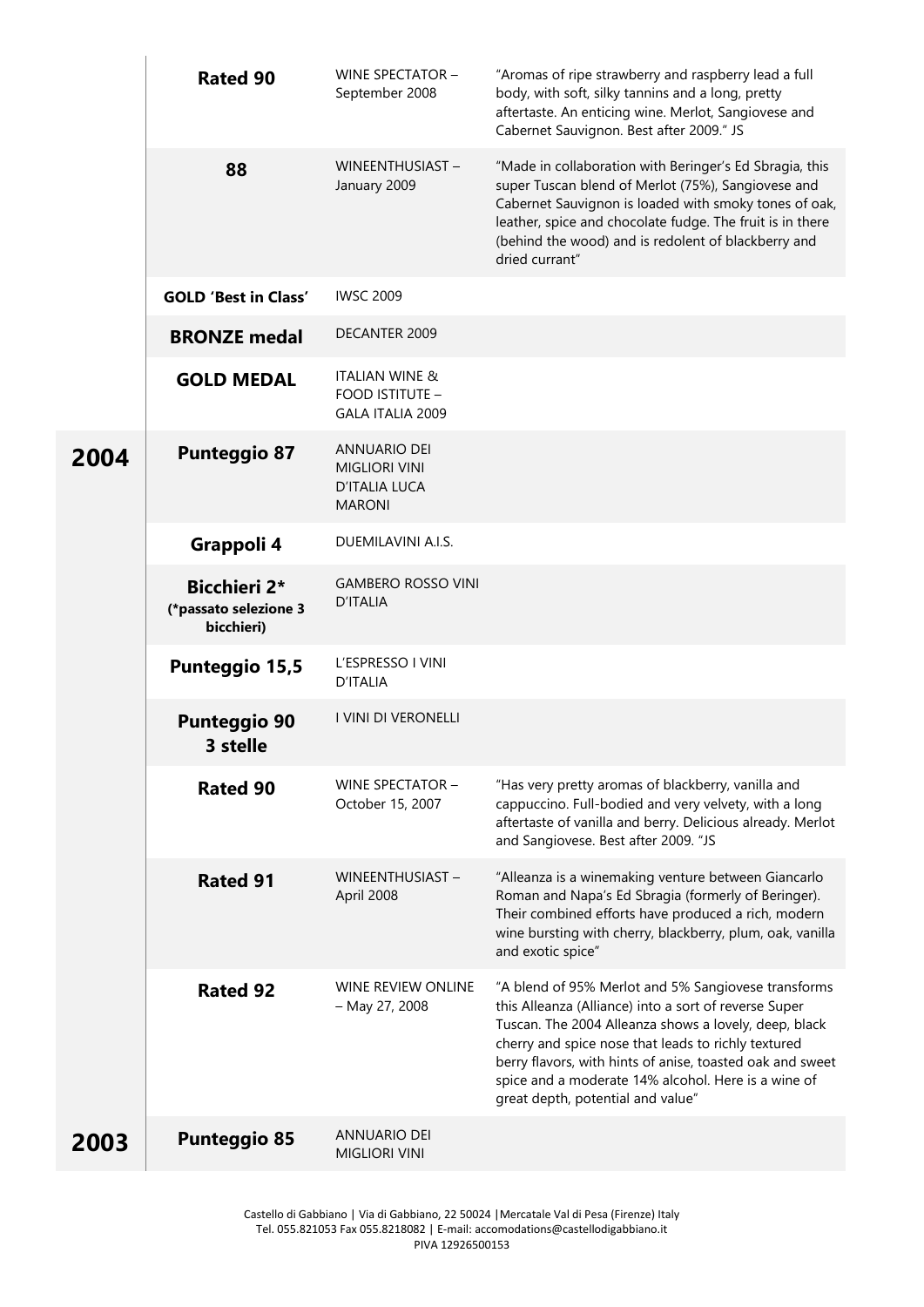|      |                                 | <b>D'ITALIA LUCA</b><br><b>MARONI</b>                                                |                                                                                                                                                                        |
|------|---------------------------------|--------------------------------------------------------------------------------------|------------------------------------------------------------------------------------------------------------------------------------------------------------------------|
|      | <b>Grappoli 3</b>               | DUEMILAVINI A.I.S.                                                                   |                                                                                                                                                                        |
|      | <b>Bicchieri 2</b>              | <b>GAMBERO ROSSO VINI</b><br><b>D'ITALIA</b>                                         |                                                                                                                                                                        |
|      | <b>Punteggio 16</b>             | L'ESPRESSO I VINI<br><b>D'ITALIA</b>                                                 |                                                                                                                                                                        |
|      | <b>Punteggio 88</b><br>2 stelle | I VINI DI VERONELLI                                                                  |                                                                                                                                                                        |
|      | <b>Rated 86</b>                 | <b>WINE SPECTATOR</b><br>October 31, 2006                                            | "Currant and light flowers on the nose. Medium-<br>bodied, with light fruit and a fresh finish. Simple.<br>Sangiovese, Merlot and Cabernet Sauvignon. Drink<br>now."JS |
|      | "DIPLOMA DI MERITO"             | VIII SELEZIONE VINI DI<br><b>TOSCANA</b>                                             |                                                                                                                                                                        |
| 2001 | <b>Punteggio 79</b>             | <b>ANNUARIO DEI</b><br><b>MIGLIORI VINI</b><br><b>D'ITALIA LUCA</b><br><b>MARONI</b> |                                                                                                                                                                        |
|      | <b>Grappoli 3</b>               | DUEMILAVINI A.I.S.                                                                   |                                                                                                                                                                        |
|      | <b>Punteggio 15,5</b>           | L'ESPRESSO I VINI<br><b>D'ITALIA</b>                                                 |                                                                                                                                                                        |
|      | <b>Punteggio 89</b><br>3 stelle | I VINI DI VERONELLI                                                                  |                                                                                                                                                                        |
|      | <b>Rated 88</b>                 | <b>WINE SPECTATOR</b><br>October 31, 2004                                            | "A solid red with plum and cherry character, firm<br>tannins and fresh acidity. Full-bodied, with a fresh<br>finish."                                                  |
|      | <b>Bronze Award</b>             | <b>IWSC</b>                                                                          |                                                                                                                                                                        |
| 2000 | <b>Punteggio 79</b>             | <b>ANNUARIO DEI</b><br><b>MIGLIORI VINI</b><br>D'ITALIA LUCA<br><b>MARONI</b>        |                                                                                                                                                                        |
|      | <b>Grappoli 3</b>               | DUEMILAVINI A.I.S.                                                                   |                                                                                                                                                                        |
|      | <b>Punteggio 15,5</b>           | L'ESPRESSO I VINI<br><b>D'ITALIA</b>                                                 |                                                                                                                                                                        |
|      | <b>Punteggio 89</b><br>3 stelle | I VINI DI VERONELLI                                                                  |                                                                                                                                                                        |